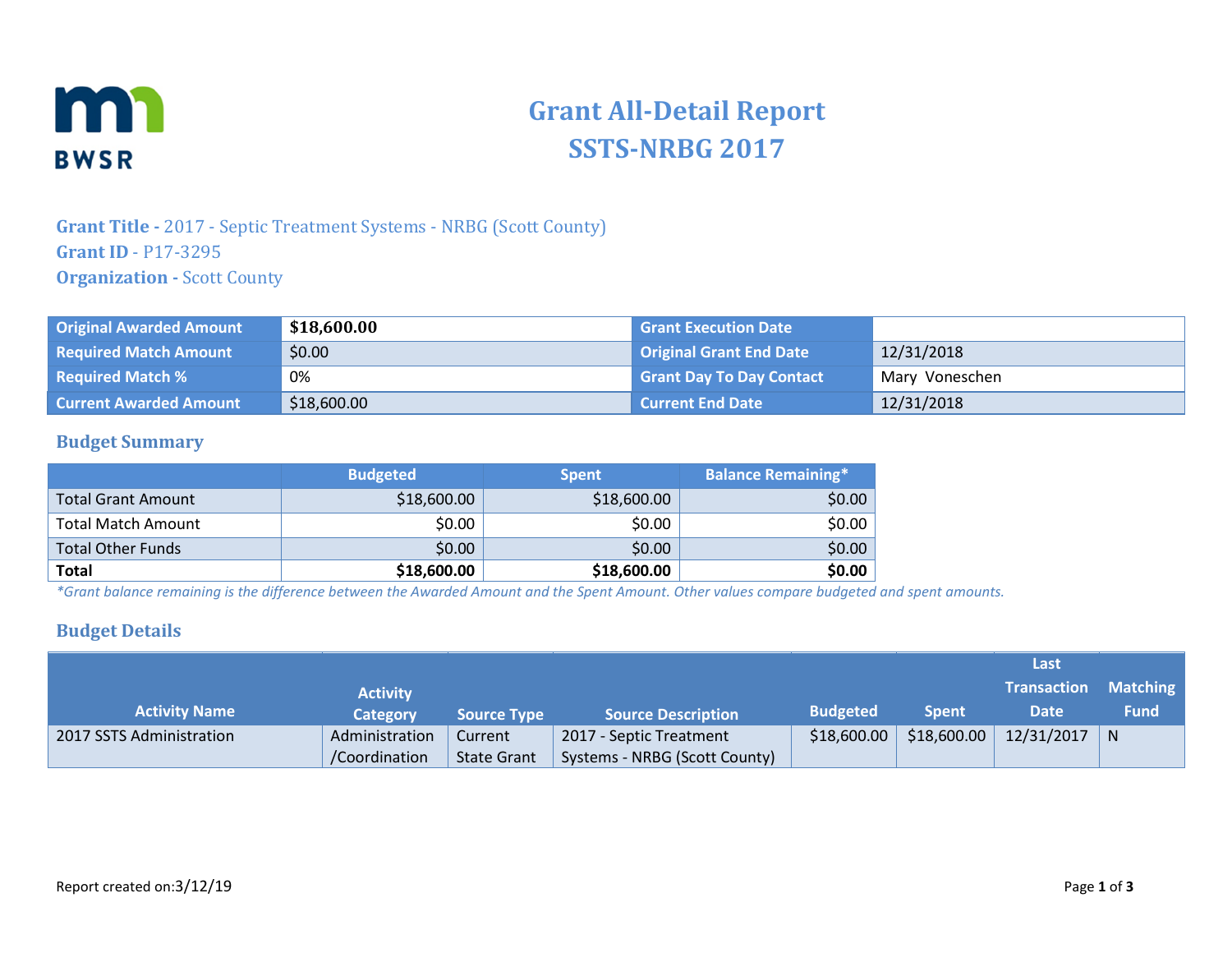# **Activity Details Summary**

| <b>Activity Details</b> | <b>Total Action Count Total Activity Mapped</b> | <b>Proposed Size / Unit</b> | <b>Actual Size / Unit</b> |
|-------------------------|-------------------------------------------------|-----------------------------|---------------------------|
|                         |                                                 |                             |                           |

# **Proposed Activity Indicators**

| <b>Activity Name</b> | <b>Indicator Name</b> | <b>Value &amp; Units</b> | <b>Waterbody</b> | <b>Calculation Tool</b> | ___________<br>Lomments |
|----------------------|-----------------------|--------------------------|------------------|-------------------------|-------------------------|
|                      |                       |                          |                  |                         |                         |
|                      |                       |                          |                  |                         |                         |
|                      |                       |                          |                  |                         |                         |

### **Final Indicators Summary**

| <b>Indicator Name</b> | Total Value | <b>Unit</b> |
|-----------------------|-------------|-------------|
|                       |             |             |

### **Grant Activity**

| <b>Grant Activity - 2017 SSTS Administration</b> |                                                                                                                                                                                                                                                                                                                                                                                                                                                                                                                                                                                                                                                                                        |                 |           |  |
|--------------------------------------------------|----------------------------------------------------------------------------------------------------------------------------------------------------------------------------------------------------------------------------------------------------------------------------------------------------------------------------------------------------------------------------------------------------------------------------------------------------------------------------------------------------------------------------------------------------------------------------------------------------------------------------------------------------------------------------------------|-----------------|-----------|--|
| <b>Description</b>                               | Provide septic related information to callers and walk-ins (citizens, renters, etc.) regarding what is required for property<br>transfer, building permits, land use permits, compliance inspection information, general septic system maintenance, pumping<br>requirements, and general information about septic systems.                                                                                                                                                                                                                                                                                                                                                             |                 |           |  |
| <b>Category</b>                                  | ADMINISTRATION/COORDINATION                                                                                                                                                                                                                                                                                                                                                                                                                                                                                                                                                                                                                                                            |                 |           |  |
| <b>Start Date</b>                                |                                                                                                                                                                                                                                                                                                                                                                                                                                                                                                                                                                                                                                                                                        | <b>End Date</b> | 31-Dec-17 |  |
| <b>Has Rates and Hours?</b>                      | No                                                                                                                                                                                                                                                                                                                                                                                                                                                                                                                                                                                                                                                                                     |                 |           |  |
| <b>Actual Results</b>                            | Administrated the SSTS program in accordance with MN Rule Ch. 7082 and other state rules and regulations. We worked<br>with citizens, renters, contractors, septic professionals, etc. on a daily bases with questions related to property transfer,<br>compliance inspections, permitting, construction inspections, and general septic system maintenance. Scott County spent<br>\$141,129.94 in 2017 just on labor cost, no over head costs. The money was spent on general septic questions, septic<br>permitting, septic inspections, enforcement from complaints, septic data management, septic pumping records, septic<br>training, septic meetings, and continuing education. |                 |           |  |

### **Grant Attachments**

| <b>NDocument Name</b> | <b>Document Type</b> | <b>Description</b>                                    |
|-----------------------|----------------------|-------------------------------------------------------|
| 2017 Financial report | Grant                | 2017 - Septic Treatment Systems - NRBG (Scott County) |